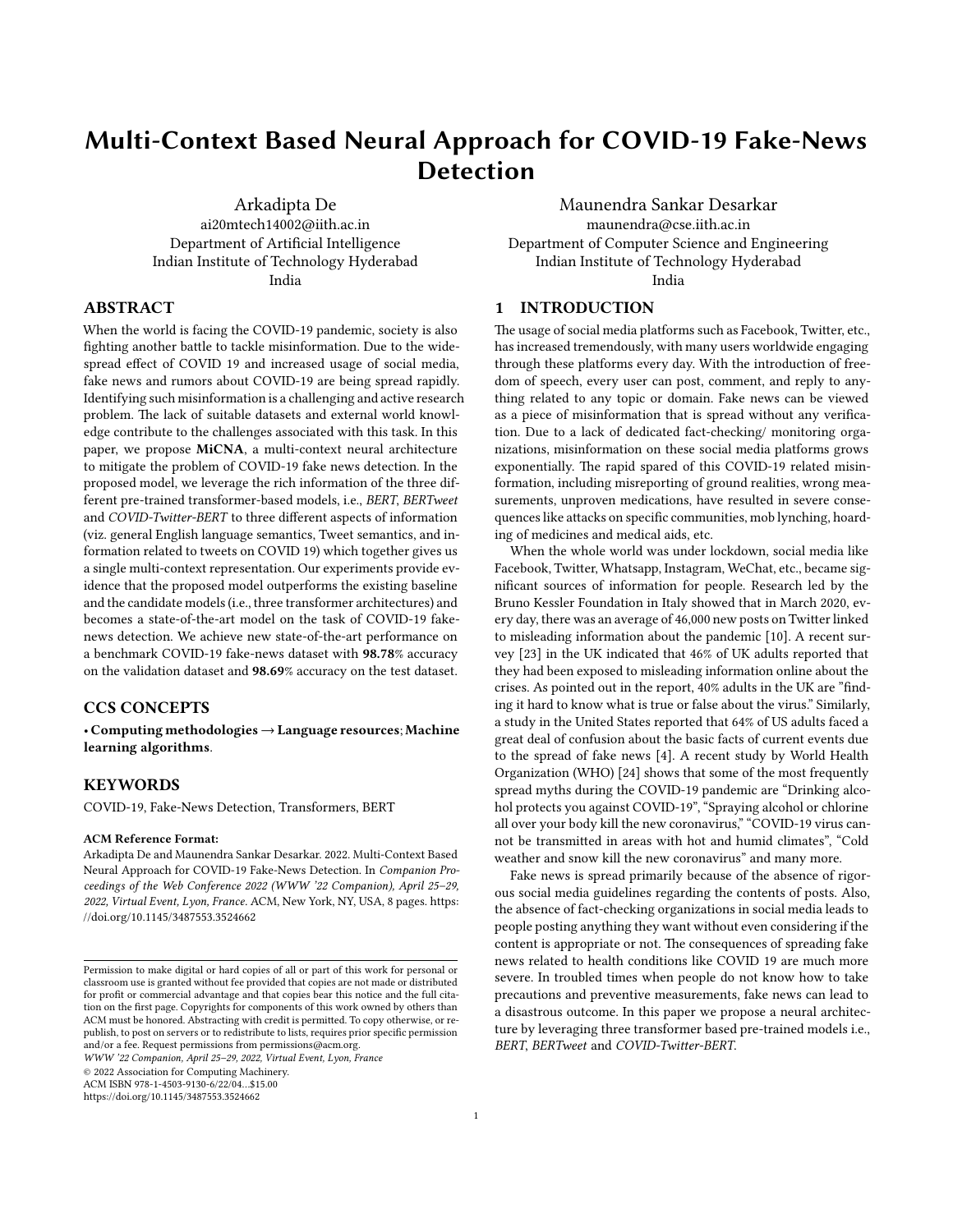#### **2 RELATED WORKS**

Fake news detection is one of the most challenging, relevant, and essential problems in society, and there has been a rich line of work in fake-news detection. Below we discuss some of the most notable works in the line of fake-news detection in recent years.

# **2.1 Fake-news Detection in English**

In an early approach,[[1\]](#page-6-4) presents a model to investigate the tension between information aggregation and the spread of misinformation. The authors showed that when the individuals exchange information, it can be modeled as both individuals adopting their pre-meeting beliefs.The cause and method of misinformation spread in social media are studied in [\[5\]](#page-6-5). The work also proposes necessary means to minimize the spread of misinformation. Characteristics of rumors in social media obtained by examining temporal, structural, and linguistic aspects of diffusion are presented in[[16](#page-6-6)]. [[31](#page-7-1)] presents a comprehensive review of detecting fake news on social media, including fake news characterizations on psychology, social theories, existing algorithms from a data mining perspective. A fake news dataset containing fake news and real news from different domains such as Entertainment, Business, Technology, Sports, Politics, etc., was released in[[26](#page-6-7)].[[36](#page-7-2)] performed a comparative study on social media platforms and fake news detection methodology and strategies.[[27\]](#page-6-8) proposes a deep learning model based on Recurrent Neural Network to capture the temporal pattern of user activity on a given article.[[15](#page-6-9)] proposes methods to combine information from different available sources and combine them to tackle the problem as Multi-source Multi-class Fake-news Detection (MMFD). In another work, [\[28\]](#page-6-10) presents a hierarchical attention-based deep learning model for automatic multi-domain fake news detection.

### **2.2 Fake-news Detection in Other languages**

There has been some active research in languages other than English.[[2\]](#page-6-11) released a novel dataset where they manually annotated 900 news articles (500 actual and 400 fake contents) from different domains (viz. Business, Health, Showbiz, Sports and Technology) in the Urdu language. Similarly, [\[13](#page-6-12)] provides an annotated dataset of around 50000 news articles in the Bengali language to mitigate the annotated resource scarcity problem in Bengali fakenews detection. Multiple models were developed for non-English languages as well. Other notable works on fake-news detection and misinformation are [\[8,](#page-6-13) [19](#page-6-14), [22\]](#page-6-15).

# **2.3 COVID-19 Fake-news Detection**

There is also a rich line of work in fake news and misinformation spread detection in the field of COVID-19. Since the emergence of the pandemic COVID-19, researchers have been trying to use machine learning and deep learning-related techniques and frameworks to mitigate the problem of COVID 19 fake news and misinformation spread.[[30\]](#page-7-3) investigates a multilingual dataset consisting of 5182 fact-checked news articles on the topic of COVID-19, collecting news articles for about 90 different websites to speed

up this research direction. [\[14](#page-6-16)] proposed a transformer-based architecture that uses both multilingual embeddings and 19 handcrafted features for detecting fake news in Twitter posts. In the twostage pipeline proposed in[[34\]](#page-7-4), the first stage retrieves the most relevant facts about a claim and the second stage verifies the truthfulness of the claim using textual entailment between the claims and the facts.[[18\]](#page-6-17) provides a multi-modal multilingual (MM) fakenews dataset related to COVID 19 and external social contexts. The dataset contains 3981 fake news content and 7192 trustworthy information from 5 different languages other than English.

Unlike previous approaches, we propose a multi context-based neural model for fake-news detection in COVID-19 related online posts in this paper. We use three different pre-trained transformers (pre-trained on different corpora) and leverage the average pooling of these representations in a neural architecture.

## **3 METHODOLOGY**

# **3.1 BERT Architecture**

The backbone of our proposed model is Transformer's Encoderbased pre-trained model BERT [\[7](#page-6-18)]. In this section, we briefly explain the BERT architecture and pre-training approach. BERT leverages the encoder component of the encoder-decoder architecture of the transformer, which consists of multiple layers, and each layer has components *viz.*self-attention, residual connections, feedforward network, etc. It was trained on a large monolingual corpus based on a masked language objective (where we randomly mask 10-15% words and the model predicts masked words). BERT has proven as a state-of-the-art model in many Natural Language Understanding (NLU) tasks, including the General Language Understanding Evaluation (GLUE) benchmark[[35\]](#page-7-5), Squad, RACE, etc. An architecture diagram of BERT is shown in Figure [1](#page-1-0)

<span id="page-1-0"></span>

**Figure 1: Basic BERT Model; Main Diagram Courtesy[[11\]](#page-6-19)**

### <span id="page-1-1"></span>**3.2 Multi-Context Neural Architecture**

In this section, we discuss our proposed Multi-Context Neural Architecture (MiCNA) in detail.The architecture diagram of proposed model is given in Figure[-2](#page-2-0).

3.2.1 *Input Representation:* We capture the multi-context of each input token by utilizing three popular BERT based pre-trained models i.e *BERT*, *BERTweet* and *COVID-Twitter-BERT*. The BERT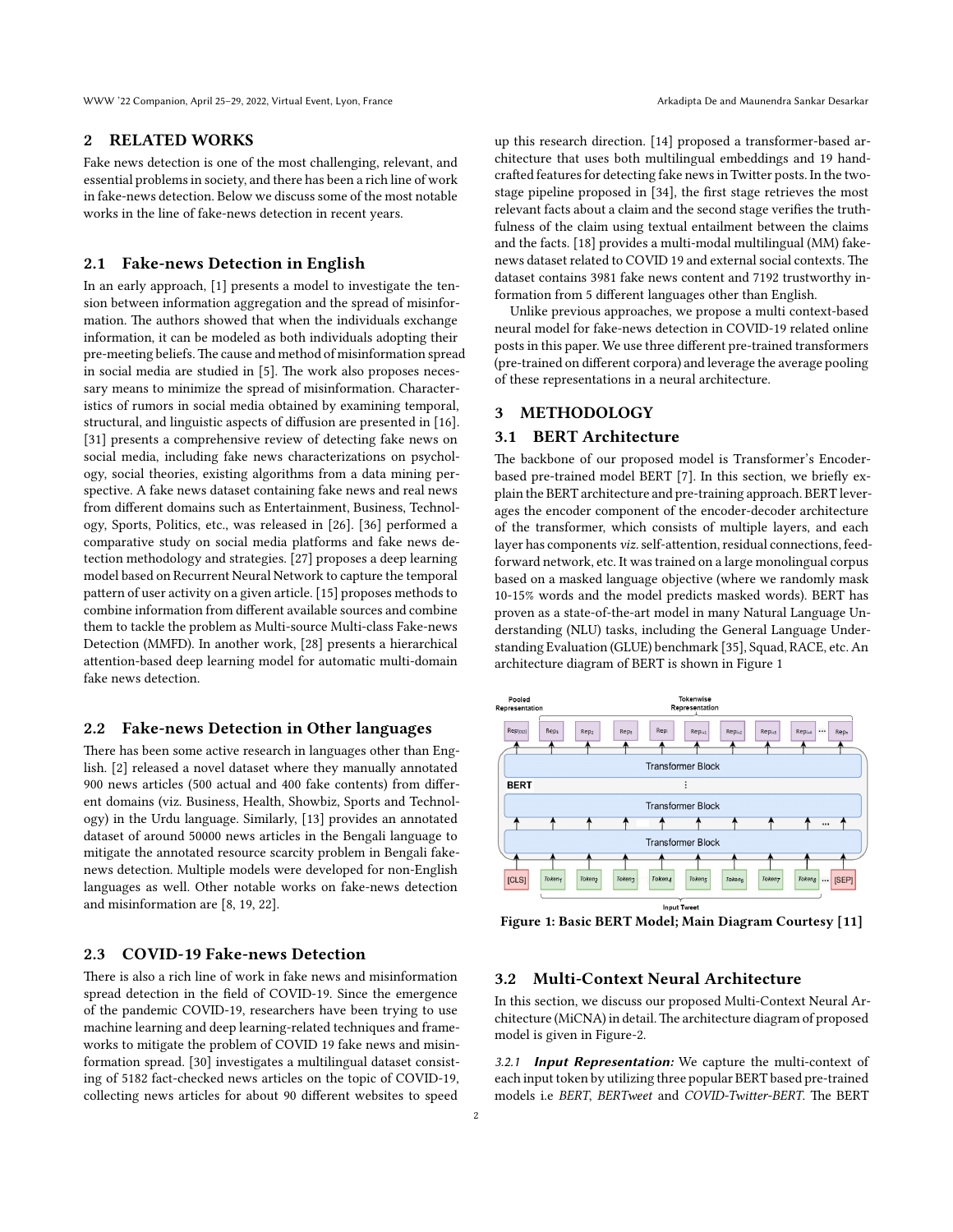Multi-Context Based Neural Approach for COVID-19 Fake-News Detection WWW '22 Companion, April 25–29, 2022, Virtual Event, Lyon, France

base[[7\]](#page-6-18) model has 12 layers and is pre-trained on English Wikipedia Corpus<sup>[1](#page-2-1)</sup>(2,500M words) and the Book Corpus (800M words) [[37\]](#page-7-6). It captures English language structure semantic and syntactic information. The *BERTweet* [[21](#page-6-20)] model has the same architecture as the BERT base model, which is specifically trained on English Tweet corpus with masked language modeling objective.This model learns multiple unstructured latent features from tweets. To speed-up the research for preventing COVID 19 pandemic, *COVID-Twitter-BERT* (CT-BERT) model was proposed by [\[20](#page-6-21)]. Similar to *BERTweet*, authors trained BERT-base on a large corpus of COVID-19 related tweets with masked language modeling (MLM) objective. We feed the input post  $P = p_1, p_2, p_3, \ldots p_k$  (where  $p_i$  is  $i^{th}$  token/sub-word of  $P$ ) simultaneously into these three pre-trained models to obtain three different representations i.e.,  $H_1$ ,  $H_2$  and  $H_3$ .

$$
H_i = Model_i(P) \tag{1}
$$

where  $Model_i(i = 1, 2, 3)$  indicates one of the three BERT based pre-trained models.  $H_i$  is  $1 \times 768$ -dimensional [CLS] token representation from  $i^{th}$  pre-trained model.

<span id="page-2-0"></span>

**Figure 2: Multi-Context Transformer Based Architecture**

3.2.2 *Tokenization Layer:* First, we perform tokenization of the input tweet before feeding it as an input to the model. We tokenize the tweet into constituent words and subwords. The significance of tokenizing a sentence into subwords is to handle the Out-Of-Vocabulary (OOV) word problems. There are two special tokens used in BERT: *[SEP]* and *[CLS]*. *[SEP]* token is used to denote the ending of a token sequence. *[CLS]* is used at the front of the sequence and corresponds to the "classification" token containing the learned compact representation of the entire input. Representation of this token is used in the subsequent task-specific layers. After appending these special tokens, we feed this tokenized sequence into transformer layers.

3.2.3 *Averaging Pooling Layer:* To avoid high input dimension for each post we have applied average pooling operation across three representations  $(H_1, H_2 \text{ and } H_3)$  and obtained  $H_{avg}$ . It is a 768-dimension vector and fusion of latent features from three pretrained models. We refer to it as a **multi-context** representation.

$$
H_{avg} = \frac{1}{3} \sum_{i=1}^{3} H_i
$$
 (2)

3.2.4 *Feed-forward Layer:* The averaged representation is fed through a three layered Feed Forward Network *(FFN)* with GeLU [\[12](#page-6-22)] non-linear activation function to obtain representation  $F_{\perp}$ 

$$
F = GelU(FFN(H_{avg}))
$$
\n(3)

3.2.5 *Classification Layer:* Finally, the hidden representation form FFN (i.e., F) is fed through the *Softmax* function to obtain the probability distribution of labels.

## **4 EXPERIMENTAL SETUP**

# **4.1 Dataset**

<span id="page-2-6"></span>

| Sl. | Tweet                                         | Label |
|-----|-----------------------------------------------|-------|
|     | States reported 1121 deaths a small rise from |       |
|     | last Tuesday Southern states reported 640 of  | Fake  |
|     | those deaths.                                 |       |
|     | Clearly the Obama administration did not      |       |
|     | leave any kind of game plan for something     | Real  |
|     | like this.                                    |       |
|     |                                               |       |

**Table 1: Examples from COVID-19 FakeNews Dataset**

| <b>Split</b>                      | Real  | Fake  | <b>Total</b> |  |
|-----------------------------------|-------|-------|--------------|--|
| <b>Training Set</b>               | 3.360 | 3.060 | 6,420        |  |
| <b>Development Set</b>            | 1.120 | 1.020 | 2.140        |  |
| <b>Testing Set</b>                | 1.120 | 1.020 | 2,140        |  |
| Total                             | 5.600 | 5.100 | 10,700       |  |
| $T11 \alpha \alpha \cdots \alpha$ |       |       |              |  |

**Table 2: Statistics of Dataset**

We use the COVID-19 fake-news dataset[[25](#page-6-23)] for our experiments. This dataset is a collection of tweets related to COVID-19 news. The authors crawl tweets from verified Twitter handles us-ing the Twitter API<sup>[2](#page-2-2)</sup>. The considered Twitter handles were government accounts, medical institutes, news channels, sources from the World Health Organization (WHO), Centers for Disease Control and Prevention (CDC), Covid India Seva, Indian Council of Medical Research (ICMR), etc. It is expected that unauthorized or public accounts may include more fake information; they were also used on data collection. After data collection, authors utilize the fact-verification websites like PolitiFact<sup>[3](#page-2-3)</sup>, Snopes<sup>[4](#page-2-4)</sup>, Boomlive<sup>[5](#page-2-5)</sup> etc. to check if a content is fake or not. Finally, human investigation is performed to verify and update the labels into two categories i.e., *Real* and *Fake*. It has total 10700 curated news records out of which 5600 and 5100 are labelled as *Real* and *Fake* respectively. The authors define *Real* and *Fake* labels as follows:

<span id="page-2-1"></span><sup>1</sup><https://www.english-corpora.org/wiki/>

<span id="page-2-2"></span> $^2$ <https://developer.twitter.com/en/docs/twitter-api>

<span id="page-2-3"></span><sup>3</sup><https://www.politifact.com/>

<span id="page-2-4"></span><sup>4</sup><https://www.snopes.com/>

<span id="page-2-5"></span><sup>5</sup><https://www.boomlive.in/>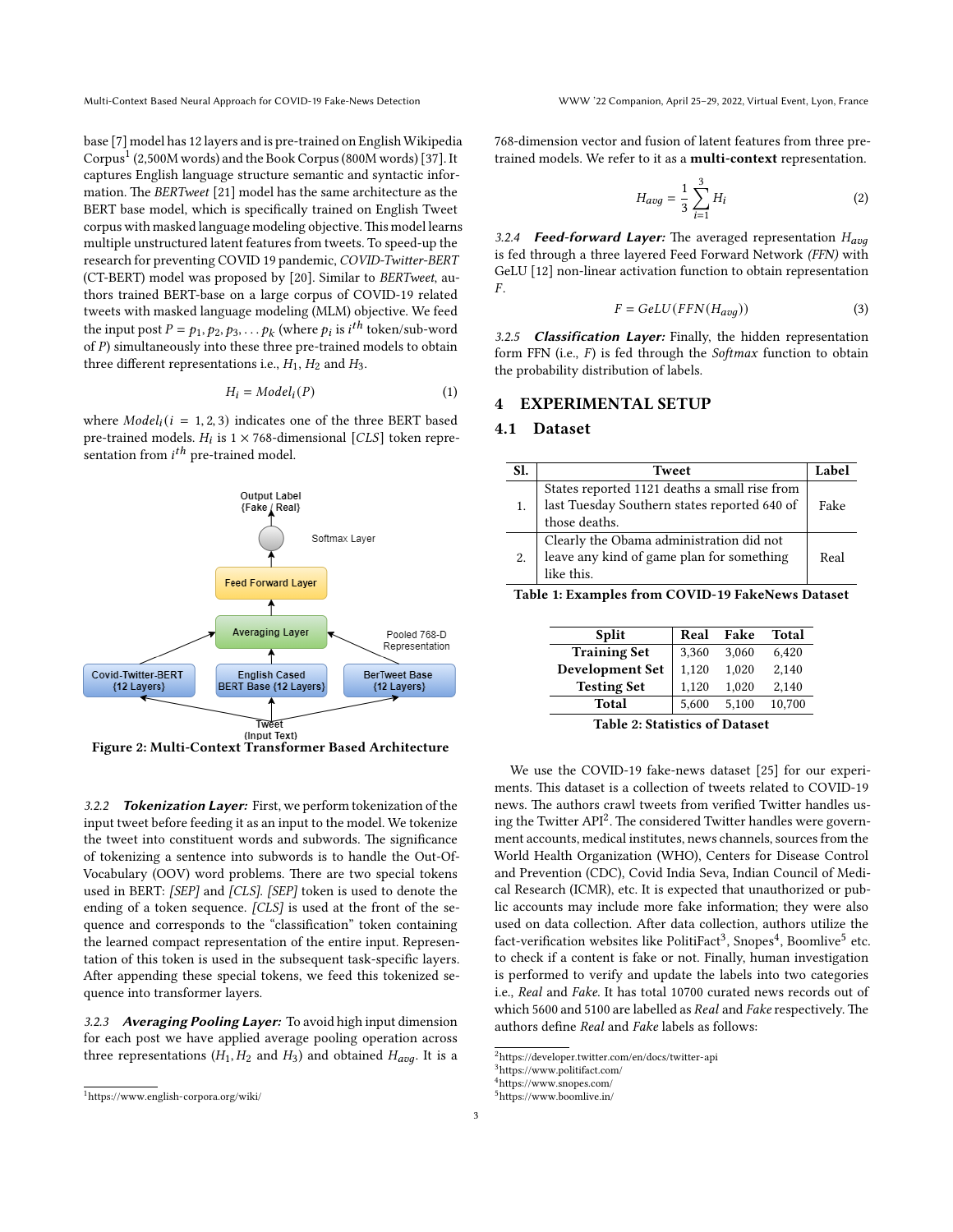<span id="page-3-4"></span>

| Model                 | Model                                     | Precision<br>Accuracy | Recall | Weighted |          |
|-----------------------|-------------------------------------------|-----------------------|--------|----------|----------|
| <b>Class</b>          |                                           |                       |        |          | F1 Score |
|                       | Decision Tree                             | 85.23                 | 85.31  | 85.23    | 85.25    |
| <b>Baselines</b> [25] | Linear Regression                         | 92.76                 | 92.79  | 92.76    | 92.75    |
|                       | Support Vector Machine                    | 93.46                 | 93.48  | 93.46    | 93.46    |
|                       | Gradient Boosted Decision Tree            | 86.82                 | 87.08  | 86.82    | 86.82    |
| Current               | La Diff ULMFit [3]                        | 96.72                 | 96.79  | 96.72    | 96.73    |
| <b>SOTA</b>           | Hybrid Transformer + Pseudo Labeling [17] | 98.50                 | 98.60  | 98.50    | 98.50    |
| Models                | ECOL + Prior Knowledge Injection [29]     | 97.57                 | 97.66  | 97.57    | 97.57    |
|                       | Ernie + Heuristic Decision [6]            | 97.60                 | 97.60  | 97.60    | 97.60    |
| <b>MiCNA</b>          | <b>BERT</b> Base                          | 95.98                 | 96.02  | 95.96    | 95.98    |
|                       | <b>BERTweet</b>                           | 96.82                 | 96.93  | 96.89    | 96.82    |
| Components            | <b>COVID Twitter-BERT</b>                 | 97.66                 | 97.70  | 97.63    | 97.66    |
|                       | <b>MiCNA</b> (Dev Set)                    | 98.78                 | 98.94  | 98.79    | 98.86    |
| Proposed              | <b>MiCNA</b> (Test Set)                   | 98.69                 | 98.83  | 98.57    | 98.64    |

**Table 3: Comparison of proposed model with baselines and current State-of-the-art models (SOTA); For baselines and SOTA, the results are reported on only test dataset**

- (1) **Real**: Tweets which are from verified sources and give useful information on COVID-19.
- (2) **Fake**: Tweets, posts, articles which make claims and speculations about COVID-19 which are verified to be not true.

Table [1](#page-2-6) and Table [2](#page-2-6) tabulate example of dataset and distribution of data respectively.

For additional experimentation, We perform several preprocessing techniques on the dataset. Pre-processing technique includes removal of non-alphanumeric characters (i.e., *@*, *\_*, *\$* etc.), newline and new paragraph characters. Additionally, we also experimented with removing stop-words and stemming. We tested model performance with and without preprocessed dataset.

#### **4.2 Baseline and Evaluation Metrics**

The baseline paper[[25\]](#page-6-23) uses term frequency–inverse document frequency (tf-idf) for representing each post. These representations are input for traditional machine learning classification algorithms. They leveraged following classification models:

- (1) Support Vector Machines (SVM)
- (2) Logistic Regression (LR)
- (3) Decision Tree (DT)
- (4) Gradient Boosted Decision Tree (GBDT)

To ensure that our proposed model is the best performing model, in addition to the above, we included three strong transformer-based baselines:

- (1) BERT Base
- (2) BERTweet
- (3) COVID Twitter-BERT

These models are similar to the proposed MiCNA model. Unlike the MiCNA model, we used input representation from individual pretrained models, not the pooled representation. We evaluated all the models performance on *accuracy*, *precision*, *recall* and *weighted average F1* metrics. Section [5](#page-3-0) includes results and analysis of the experiments.

### **4.3 Implementation Details**

We set the maximum input sequence length to 128, the warmup proportion to 0.15, the batch size to 28, and the number of epochs to 10. For all the models, the initial learning rate was set to  $2e - 5$ . We use GeLU [\[12\]](#page-6-22) as hidden activation function and *10%* Dropout [\[32](#page-7-7)] in the last layer of each pre-trained model model, *20%* Dropout to the Feed Forward Layer of MiCNA architecture. All other parameters of BERT Base $^6$  $^6$ , BERTweet $^7$  $^7$  and COVID-Twitter-BERT $^8$  $^8$ are not modified. We trained the model in an end-to-end manner. Hyper-parameters are searched using a grid search algorithm.

#### <span id="page-3-0"></span>**5 RESULTS AND DISCUSSION**

In this section, we discuss the experiments, results, and critical observations for the COVID-19 fake-news detection task. We compare our proposed architecture with the baseline models as defined by [\[25\]](#page-6-23) and various models that achieve current state-of-the-art (SOTA) results. Table [3](#page-3-4) includes results for all the baselines, current SOTA as well as the proposed architecture.

#### **5.1 Comparison with Baselines**

We conduct experiments with each of the three candidate transformer architectures, i.e., BERT-Base, BERTweet, and COVID-Twitter-BERT (CT-BERT), separately. We add a classifier layer on top of the three transformer architectures and finetune the models separately on the training dataset. For our proposed **MiCNA** model, we connect the three transformer components (c.f Figure [2](#page-2-0)) and train the model end to end. We conduct hyperparameter tuning using the development set and run inference using the best hyperparameters on the test dataset for all our experiments. The results of individual experiments on the test data are tabulated in Table [3.](#page-3-4)

It is observed that the three candidate transformer architectures (**viz.** BERT-Base, BerTweet, and COVID-Twitter-BERT) consistently outperformed all the existing baselines defined by[[25\]](#page-6-23) across all evaluation metrics. Finally, our proposed architecture **MiCNA** outperforms all the baselines as well as all the three candidate transformer architectures across all evaluation metrics. It is noteworthy that the evaluation scores of COVID-Twitter-BERT are close to the proposed model **MiCNA** which indicates the effect of the pretrained model, which is trained on specifically COVID-19 dataset.

<span id="page-3-1"></span> $^6$ <https://github.com/google-research/bert>

<span id="page-3-2"></span><sup>7</sup><https://github.com/VinAIResearch/BERTweet>

<span id="page-3-3"></span><sup>8</sup><https://github.com/digitalepidemiologylab/covid-twitter-bert>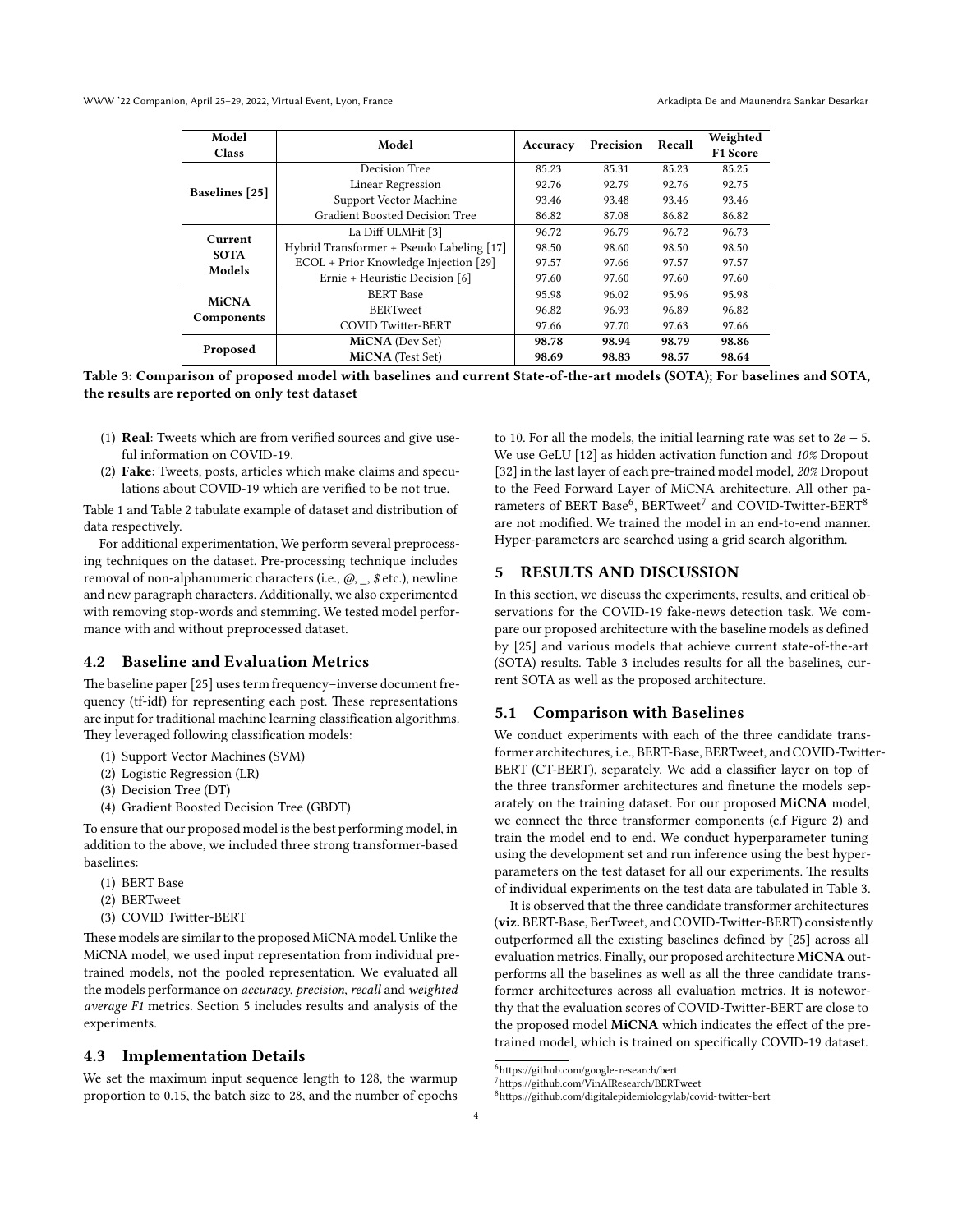Multi-Context Based Neural Approach for COVID-19 Fake-News Detection WWW '22 Companion, April 25–29, 2022, Virtual Event, Lyon, France

We also conducted experiments on our proposed model **MiCNA** with a different pre-processed version of the dataset (**viz.** removing punctuations, named entities). We observed that our model performed poorly, which gave evidence that every information (such as location, names especially named entities) is crucial in the online post due to its non-traditional sentence structure.

### **5.2 Comparison with Current State-of-the-art**

We also compare our proposed architectures with different models that achieve current state-of-the-art (SOTA) on the COVID-19 Fake-News dataset. Different models employ different algorithms such as layered differentiated training approach for ULMFit [\[3](#page-6-24)], hybrid transformer architecture with pseudo labeling algorithm[[17\]](#page-6-25), injection of external knowledge with various transformer architectures [\[29](#page-6-26)] and transformer architectures coupled with heuristic decision making algorithm [\[6\]](#page-6-27).

We observe from Table [3](#page-3-4) that our proposed architecture outperforms these current SOTA models consistently.[[17](#page-6-25)] uses an ensemble of transformers that achieves the closest accuracy score concerning our proposed architecture. Our proposed architecture alsoperforms at per with the best performing model g2tmm  $[9]$  $[9]$ <sup>[9](#page-4-0)</sup> with a difference of **0.05**% with respect to weighted F1 Score.

# **6 ABLATION STUDY**

We perform an ablation study on different components of our proposed **MiCNA** architecture to understand the importance of each component *viz.* BERT Base, BERTweet, and COVID Twitter-BERT. As opposed to the architecture of **MiCNA** (c.f Section [3.2](#page-1-1)) where we use averaging the representations of all the three components, in this study, we choose two of the three components and perform averaging. The results of this study are shown in Table [4](#page-4-1).

<span id="page-4-1"></span>

| Model<br>Description | Accuracy | Precision | Recall | Weighted<br><b>F1 Score</b> |  |
|----------------------|----------|-----------|--------|-----------------------------|--|
| BERT + BERTweet      | 96.52    | 96.63     | 96.71  | 96.57                       |  |
| BERT + CT-BERT       | 97.83    | 97.87     | 97.63  | 97.79                       |  |
| BERTweet + CT-BERT   | 98.05    | 98.13     | 98.08  | 98.16                       |  |
|                      |          |           |        |                             |  |

**Table 4: Ablation Study for Component analysis of MiCNA architecture. CT-BERT: Covid-Twitter BERT**

From Table [4,](#page-4-1) we observe that when we choose two of the three components of the MiCNA model, then the performance of the combined models surpasses the performance of the individual components as seen in Table [3](#page-3-4), but they are not able to surpass the performance of final MiCNA model. This proves the importance of each component used in the MiCNA model where BERT understands the general English language constructs, BERTweet understands the general constructs structures of tweets, and COVID-Twitter BERT understands the scientific terms and information specific to COVID-19.

#### **7 ANALYSIS**

In this section, we further analyze the performances of the proposed model at a more granular level. More specifically, we try to understand answers to a few research questions mentioned:

- **How does the proposed model perform for the individual classes?** We analyze the predictions obtained from MiCNA models on test data. The confusion matrix of the MiCNA model is included in Figure [5](#page-6-29). We see that it is able to put most of the test examples in their corresponding correct classes. Moreover, with the number of mispredictions being roughly equal for real-predicted-as-fake and fake-predicted-as-real for this balanced dataset, it shows that the model is not biased towards any specific class.
- **Are the proposed multi-context model and the individual single-context models able to separate the examples from the different classes?** To understand whether the representations obtained by the individual models (BERT, BERTweet, and CT-BERT) as well as the proposed model (MiCNA) are able to separate the real and fake classes, we obtain the tSNE[[33](#page-7-8)] plots of the representations. Figure [3](#page-5-0) shows the representations in 2D. We see that there is a larger separation between the real and fake classes for the proposed multi-context (MiCNA) model, which indicates that it is beneficial to combine the strengths of the individual contexts to do better in the final prediction task.
- **How does the proposed multi-context model agree with the decisions of the individual single-context models?** We then try to see if the multi-context model indeed agrees with the predictions of the individual models and also whether it goes ahead with only one of the individual context representations. Table [5](#page-4-2) shows that it agrees with the decisions of all the individual single-context-based models to a large extent. The table also shows that the proposed model does not prefer or go along with the decisions of *any single individual context*. However, it agrees slightly more with the CT-BERT model as CT-BERT has been pretrained on covid related corpus and can capture more context about COVID. We also see that the multi-context model disagrees with each of the individual models for quite a few examples. This again indicates that the multi-context model does not blindly follow any specific single-context model but indeed makes an attempt to further learn the classifier after obtaining the combined representation.

<span id="page-4-2"></span>

|                 | <b>BERT - MiCNA   BERTweet - MiCNA   CT-BERT - MiCNA</b> |                 |
|-----------------|----------------------------------------------------------|-----------------|
| 1,826 (925/901) | 1,943 (964/979)                                          | 1,962 (983/979) |

**Table 5: Number of agreements of the multi-context model with individual single context models. Format: Total Agreement (Real Agreement/Fake Agreement). Number of examples: 2140, out of which 1120 are real and 1020 are fake.**

• **Do Fake news surround specific types of named entities?** In this setting, we extract the top 12 most frequent Named Entities (NEs) from the predicted *Real* and predicted *Fake* tweets. Figures [4\(a\)](#page-5-1) and [4\(b\)](#page-5-2) include top-12 most frequent NEs for predicted fake and predicted real classes respectively. From Figure [4\(a\)](#page-5-1) we see that for predicted *Fake* tweets, most frequent named entities (NEs) are "**Trump**", "**India**", "**China**", "**Donald**", "**Wuhan**" etc. We observe from the Figure [4\(b\)](#page-5-2) that most frequent NEs for predicted *Real* tweets are "**India**", "**Lagos**", "**Auckland**" etc. We can say from the frequency of these NEs that predicted *Fake* tweets contain more political information rather than facts about COVID. On the other hand the predicted *Real* tweets contain more facts (e.g. such as occurrences of spread) related to COVID.

<span id="page-4-0"></span><sup>&</sup>lt;sup>9</sup>Theauthors [[9](#page-6-28)] only report Weighted F1 Score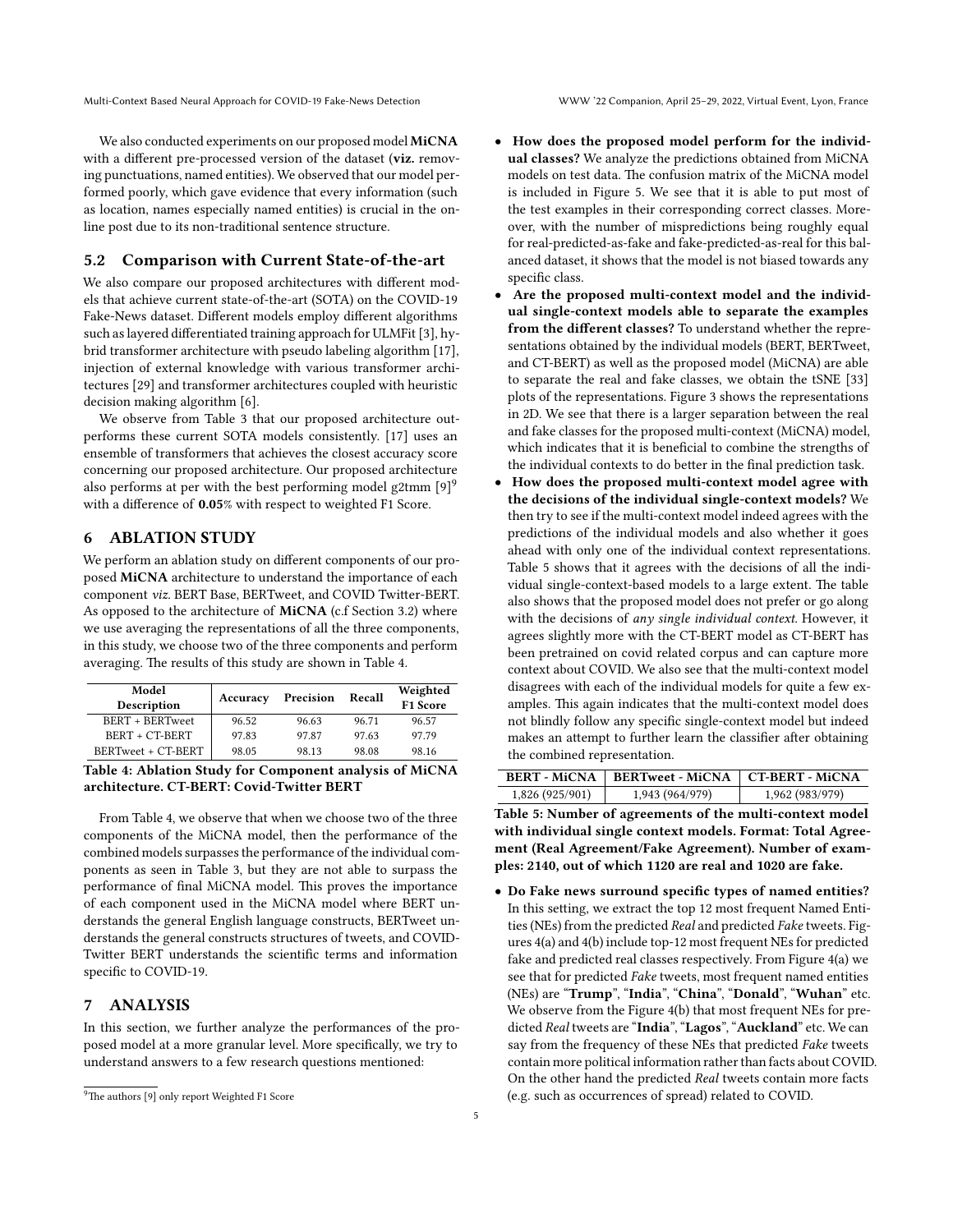<span id="page-5-0"></span>

**Figure 3: tSNE Embedding Plots for MiCNA and MiCNA Component Model Representations**

<span id="page-5-1"></span>





(a) Most Frequent NEs for Predicted Fake Tweets (b) Most Frequent NEs for Predicted Real Tweets

<span id="page-5-2"></span>**Figure 4: Named Entity Frequency Plot**

<span id="page-5-3"></span>

| SI.              | Tweet                                                                 | Actual<br>Label | Prediction by<br><b>MiCNA</b><br>Architecture | <b>MiCNA Components</b><br>that Misclassified |
|------------------|-----------------------------------------------------------------------|-----------------|-----------------------------------------------|-----------------------------------------------|
| 1.               | Last note Washington DCs total test count fell by 22 presumably       | Real            | Real                                          | BERT, CT-BERT                                 |
|                  | pulling out antibody tests #Coronavirus #USA                          |                 |                                               |                                               |
| 2.               | WHO reports record daily increase in global coronavirus cases up over | Fake            | Fake                                          | BERT, BERTweet                                |
|                  | 292000 #COVID #WHO                                                    |                 |                                               |                                               |
| 3.               | Covid 19 is NOT killing people Weak immune systems and bad doctors    | Fake            | Fake                                          | <b>BERT, BERTweet</b>                         |
|                  | are #Corona                                                           |                 |                                               |                                               |
| $\overline{4}$ . | Russia has allegedly unleashed over 500 lions in order to ensure that | Fake            | Fake                                          | <b>BERTweet</b>                               |
|                  | people stay inside their houses #Russia #Covid19                      |                 |                                               |                                               |
| 5.               | Thousands of doctors say hydroxychloroquine cures coronavirus         | Fake            | Fake                                          | <b>BERT, BERTweet</b>                         |
|                  | #Cure #COVID                                                          |                 |                                               |                                               |

**Table 6: Sample instances misclassified by at least one MiCNA component but correctly classified by MiCNA architecture**

• **What are some of the posts that were predicted correctly by the multi-context model but were mispredicted by some** **of the single-context-based models?** We show some example tweets from the dataset where some of the MiCNA component models (BERT-Base, BERTweet, CT-BERT) mispredict the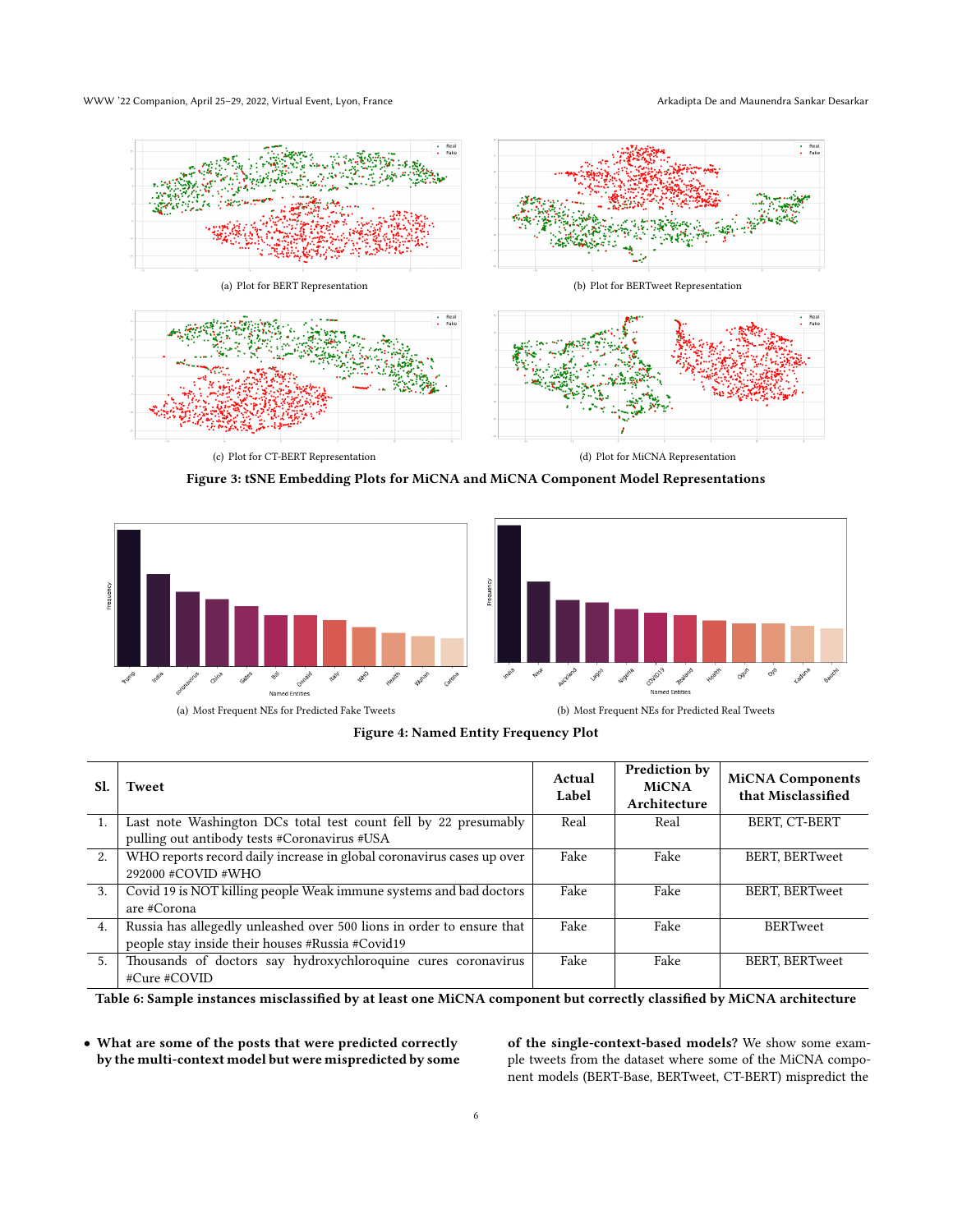<span id="page-6-29"></span>Multi-Context Based Neural Approach for COVID-19 Fake-News Detection WWW '22 Companion, April 25–29, 2022, Virtual Event, Lyon, France



**Figure 5: Confusion Matrix of MiCNA on Test set**

classes of the tweets, but MiCNA correctly classifies them in Table [6](#page-5-3).

• **Why does the proposed model perform better than the individual context-based models?** We understand that the semantic and syntactic structures of the tweets are quite different from that of general English language literature texts. Moreover, to detect fake news about COVID-19, the model needs to know about the topic. Only English BERT-Base architecture is not enough to correctly classify these tweets. Hence we focus on an aggregate representation that comes from multiple contexts such as general English Language constructs, general Tweet constructs, and technical information related to COVID-19.This multicontext representation helps our model predict the class of the tweets more proficiently.

#### **8 CONCLUSION AND FUTURE WORKS**

In this paper, we tackle the problem of COVID-19 related fakenews detection. This problem is impactful because society must also take strong measures to prevent hoaxes or false information when the world is finding a cure for this pandemic disease. For this purpose, we propose an efficient Multi-Context based Transformer architecture that can efficiently classify the tweets related to COVID-19 as real and fake. In the future, we would like to use multimodal features for the fake news detection task.

#### **REFERENCES**

- <span id="page-6-4"></span>[1] Daron Acemoglu, Asuman Ozdaglar, and Ali ParandehGheibi. 2010. Spread of (mis)information in social networks. *Games and Economic Behavior* 70, 2 (2010), 194 – 227. <https://doi.org/10.1016/j.geb.2010.01.005>
- <span id="page-6-11"></span>[2] Maaz Amjad, Grigori Sidorov, Alisa Zhila, Helena Gómez-Adorno, Ilia Voronkov, and Alexander Gelbukh. 2020. "Bend the truth": Benchmark dataset for fake news detection in urdu language and its evaluation. *Journal of Intelligent & Fuzzy Systems* Preprint (2020), 1–13.
- <span id="page-6-24"></span>[3] Mohammed Azhan and Mohammad Kemal Ahmad. 2021. LaDiff ULMFiT: A Layer Differentiated training approach for ULMFiT. In *CONSTRAINT@AAAI*.
- <span id="page-6-2"></span>[4] Michael Barthel, Amy Mitchell, and Jesse Holcomb. 2016. Many Americans believe fake news is sowing confusion. *Pew Research Center* 15 (2016), 12.
- <span id="page-6-5"></span>[5] Ceren Budak, Divyakant Agrawal, and Amr El Abbadi. 2011. Limiting the Spread of Misinformation in Social Networks. In *Proceedings of the 20th International Conference on World Wide Web* (Hyderabad, India) *(WWW '11)*. Association for Computing Machinery, New York, NY, USA, 665–674. [https://doi.org/10.1145/](https://doi.org/10.1145/1963405.1963499) [1963405.1963499](https://doi.org/10.1145/1963405.1963499)
- <span id="page-6-27"></span>[6] Sourya Dipta Das, Ayan Basak, and Saikat Dutta. 2021. A Heuristicdriven Ensemble Framework for COVID-19 Fake News Detection. In *CON-STRAINT@AAAI*.

- <span id="page-6-18"></span>[7] Jacob Devlin, Ming-Wei Chang, Kenton Lee, and Kristina Toutanova. 2019. BERT: Pre-training of Deep Bidirectional Transformers for Language Understanding. In *Proceedings of the 2019 Conference of the North American Chapter of the Association for Computational Linguistics: Human Language Technologies, Volume 1 (Long and Short Papers)*. Association for Computational Linguistics, Minneapolis, Minnesota, 4171–4186. <https://doi.org/10.18653/v1/N19-1423>
- <span id="page-6-13"></span>[8] J. Gaglani, Y. Gandhi, S. Gogate, and A. Halbe. 2020. Unsupervised WhatsApp Fake News Detection using Semantic Search. In *2020 4th International Conference on Intelligent Computing and Control Systems (ICICCS)*. 285–289. [https://doi.org/](https://doi.org/10.1109/ICICCS48265.2020.9120902) [10.1109/ICICCS48265.2020.9120902](https://doi.org/10.1109/ICICCS48265.2020.9120902)
- <span id="page-6-28"></span>[9] Anna Glazkova, Maksim Glazkov, and T. Trifonov. 2021. g2tmn at Constraint@AAAI2021: Exploiting CT-BERT and Ensembling Learning for COVID-19 Fake News Detection. In *CONSTRAINT@AAAI*.
- <span id="page-6-0"></span>[10] Michael Goodyear. 2020. Fake News in the Time of COVID-19: Inherent Powers over Public Health. *Available at SSRN 3740639* (2020).
- <span id="page-6-19"></span>[11] Mutian He, Yangqiu Song, Kun Xu, and Yu Dong. 2020. On the Role of Conceptualization in Commonsense Knowledge Graph Construction. (03 2020).
- <span id="page-6-22"></span>[12] Dan Hendrycks and Kevin Gimpel. 2016. Gaussian Error Linear Units (GELUs). *arXiv: Learning* (2016).
- <span id="page-6-12"></span>[13] Md Zobaer Hossain, Md Ashraful Rahman, Md Saiful Islam, and Sudipta Kar. 2020. BanFakeNews: A Dataset for Detecting Fake News in Bangla. In *Proceedings of the 12th Language Resources and Evaluation Conference*. European Language Resources Association, Marseille, France, 2862–2871. [https://www.](https://www.aclweb.org/anthology/2020.lrec-1.349) [aclweb.org/anthology/2020.lrec-1.349](https://www.aclweb.org/anthology/2020.lrec-1.349)
- <span id="page-6-16"></span>[14] Debanjana Kar, Mohit Bhardwaj, Suranjana Samanta, and A. Azad. 2021. No Rumours Please! A Multi-Indic-Lingual Approach for COVID Fake-Tweet Detection. *2021 Grace Hopper Celebration India (GHCI)* (2021), 1–5.
- <span id="page-6-9"></span>[15] Hamid Karimi, Proteek Roy, Sari Saba-Sadiya, and Jiliang Tang. 2018. Multisource multi-class fake news detection. In *Proceedings of the 27th International Conference on Computational Linguistics*. 1546–1557.
- <span id="page-6-6"></span>[16] Sejeong Kwon, Meeyoung Cha, K. Jung, Wei Chen, and Y. Wang. 2013. Prominent Features of Rumor Propagation in Online Social Media. *2013 IEEE 13th International Conference on Data Mining* (2013), 1103–1108.
- <span id="page-6-25"></span>[17] Xiangyang Li, Yu Xia, Xiang Long, Zheng Li, and Sujian Li. 2021. Exploring Text-transformers in AAAI 2021 Shared Task: COVID-19 Fake News Detection in English. In *CONSTRAINT@AAAI*.
- <span id="page-6-17"></span>[18] Yichuan Li, Bo han Jiang, Kai Shu, and Huan Liu. 2020. MM-COVID: A Multilingual and Multimodal Data Repository for Combating COVID-19 Disinformation. *ArXiv* abs/2011.04088 (2020).
- <span id="page-6-14"></span>[19] Jing Ma, Wei Gao, and Kam-Fai Wong. 2017. Detect Rumors in Microblog Posts Using Propagation Structure via Kernel Learning. In *Proceedings of the 55th Annual Meeting of the Association for Computational Linguistics (Volume 1: Long Papers)*. Association for Computational Linguistics, Vancouver, Canada, 708–717. <https://doi.org/10.18653/v1/P17-1066>
- <span id="page-6-21"></span>[20] M. Müller, M. Salathé, and P. Kummervold. 2020. COVID-Twitter-BERT: A Natural Language Processing Model to Analyse COVID-19 Content on Twitter. *ArXiv* abs/2005.07503 (2020).
- <span id="page-6-20"></span>[21] Dat Quoc Nguyen, Thanh Vu, and A. Nguyen. 2020. BERTweet: A pre-trained language model for English Tweets. In *EMNLP*.
- <span id="page-6-15"></span>[22] Van-Hoang Nguyen, Kazunari Sugiyama, Preslav Nakov, and Min-Yen Kan. 2020. FANG: Leveraging Social Context for Fake News Detection Using Graph Representation *(CIKM '20)*. Association for Computing Machinery, New York, NY, USA, 1165–1174. <https://doi.org/10.1145/3340531.3412046>
- <span id="page-6-1"></span>[23] Ofcom. 2020. Covid-19 news and information: consumption and attitudes.Results from week one of Ofcom's online survey. (2020). [https://www.ofcom.org.uk/\\_\\_data/assets/pdf\\_file/0031/193747/covid-19](https://www.ofcom.org.uk/__data/assets/pdf_file/0031/193747/covid-19-news-consumption-week-one-findings.pdf) [news-consumption-week-one-findings.pdf](https://www.ofcom.org.uk/__data/assets/pdf_file/0031/193747/covid-19-news-consumption-week-one-findings.pdf)
- <span id="page-6-3"></span>[24] World Health Organization et al. 2020. Coronavirus disease (COVID-19) advice for the public: myth busters. (2020).
- <span id="page-6-23"></span>[25] Parth Patwa, Shivam Sharma, Srinivas Pykl, Vineeth Guptha, Gitanjali Kumari, Md. Shad Akhtar, Asif Ekbal, Amitava Das, and Tanmoy Chakraborty. 2021. Fighting an Infodemic: COVID-19 Fake News Dataset. In *CONSTRAINT@AAAI*.
- <span id="page-6-7"></span>[26] Verónica Pérez-Rosas, Bennett Kleinberg, Alexandra Lefevre, and Rada Mihalcea. 2018. Automatic Detection of Fake News. In *Proceedings of the 27th International Conference on Computational Linguistics*. Association for Computational Linguistics, Santa Fe, New Mexico, USA, 3391–3401. [https://www.aclweb.org/](https://www.aclweb.org/anthology/C18-1287) [anthology/C18-1287](https://www.aclweb.org/anthology/C18-1287)
- <span id="page-6-8"></span>[27] Natali Ruchansky, Sungyong Seo, and Yan Liu. 2017. CSI: A Hybrid Deep Model for Fake News Detection. In *Proceedings of the 2017 ACM on Conference on Information and Knowledge Management* (Singapore, Singapore) *(CIKM '17)*. Association for Computing Machinery, New York, NY, USA, 797–806. [https:](https://doi.org/10.1145/3132847.3132877) [//doi.org/10.1145/3132847.3132877](https://doi.org/10.1145/3132847.3132877)
- <span id="page-6-10"></span>[28] Tanik Saikh, Arkadipta De, Asif Ekbal, and Pushpak Bhattacharyya. 2019. A Deep Learning Approach for Automatic Detection of Fake News. In *Proceedings of the 16th International Conference on Natural Language Processing*. 230–238.
- <span id="page-6-26"></span>[29] I. Baris Schlicht and Zeyd Boukhers. 2021. ECOL: Early Detection of COVID Lies Using Content, Prior Knowledge and Source Information. In *CON-STRAINT@AAAI*.